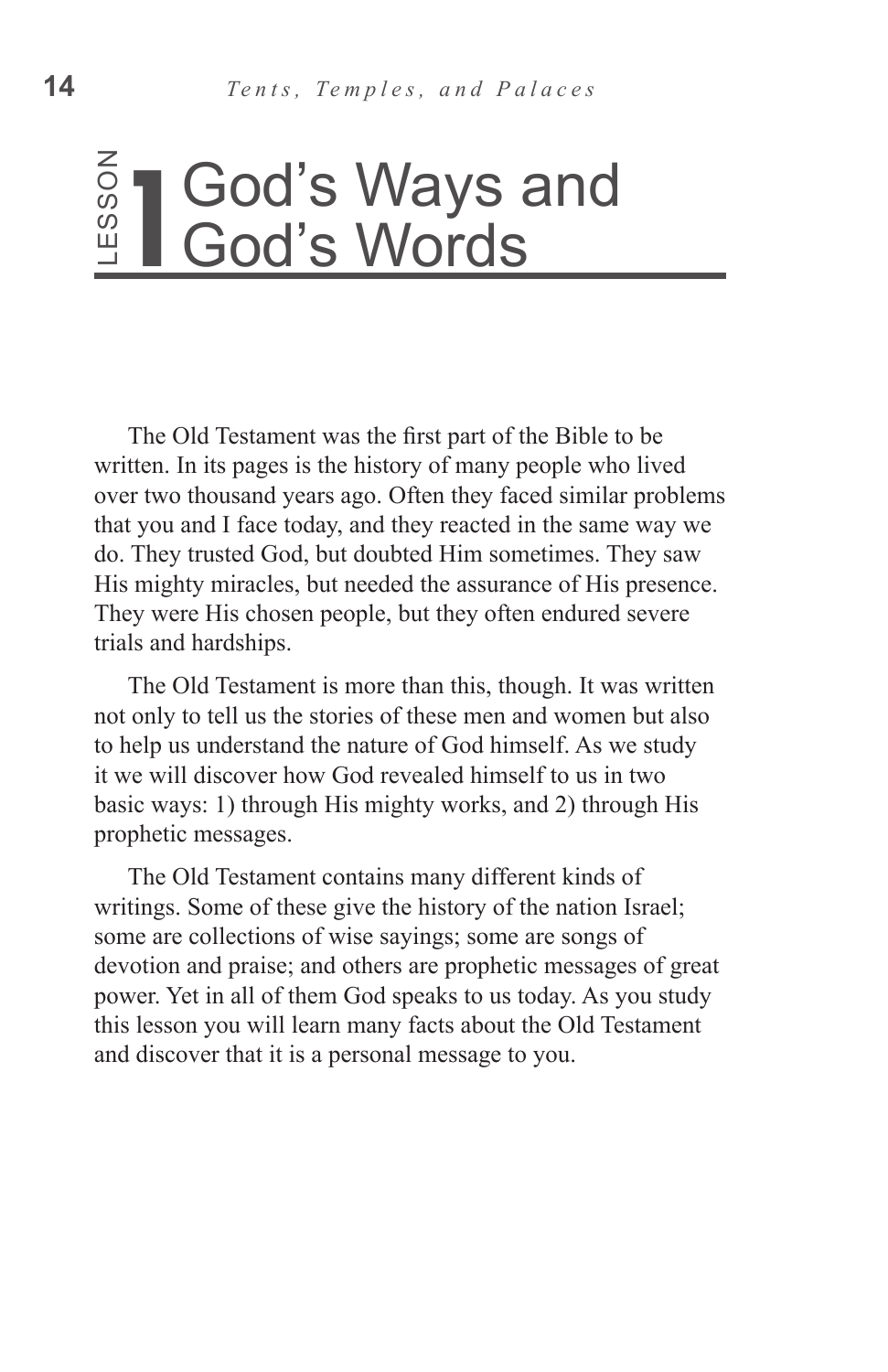#### *lesson outline*

God Gave Us the Bible God Speaks Through the Old Testament Our Approach to the Study of the Old Testament

#### *lesson objectives*

When you finish this lesson you should be able to:

- List the three ways God speaks to humans.
- Give evidence to support that the Bible was verbally inspired by God.
- List some facts showing the value, worth, and influence of the Bible.
- State why we should accept the Old Testament as God's Word.
- Explain how the Old Testament was passed on to us.
- Identify the three main divisions of books or writings in the Old Testament.
- State the characteristics of a chronological study of the Old Testament.

#### *learning activities*

- 1. Before starting this lesson, get a notebook. You will use this notebook to write the answers to study questions and exercises when you are told to do so. It can also be used for other notes you desire to make as you study this course.
- 2. Read the introductory pages in this independent-study textbook carefully. Especially notice the section "How to Answer Questions."
- 3. Read this opening section including the introductory page, outline, objectives, and learning activities. Find in the glossary at the end of this textbook the definition to any key words that you do not know. Words are valuable and useful.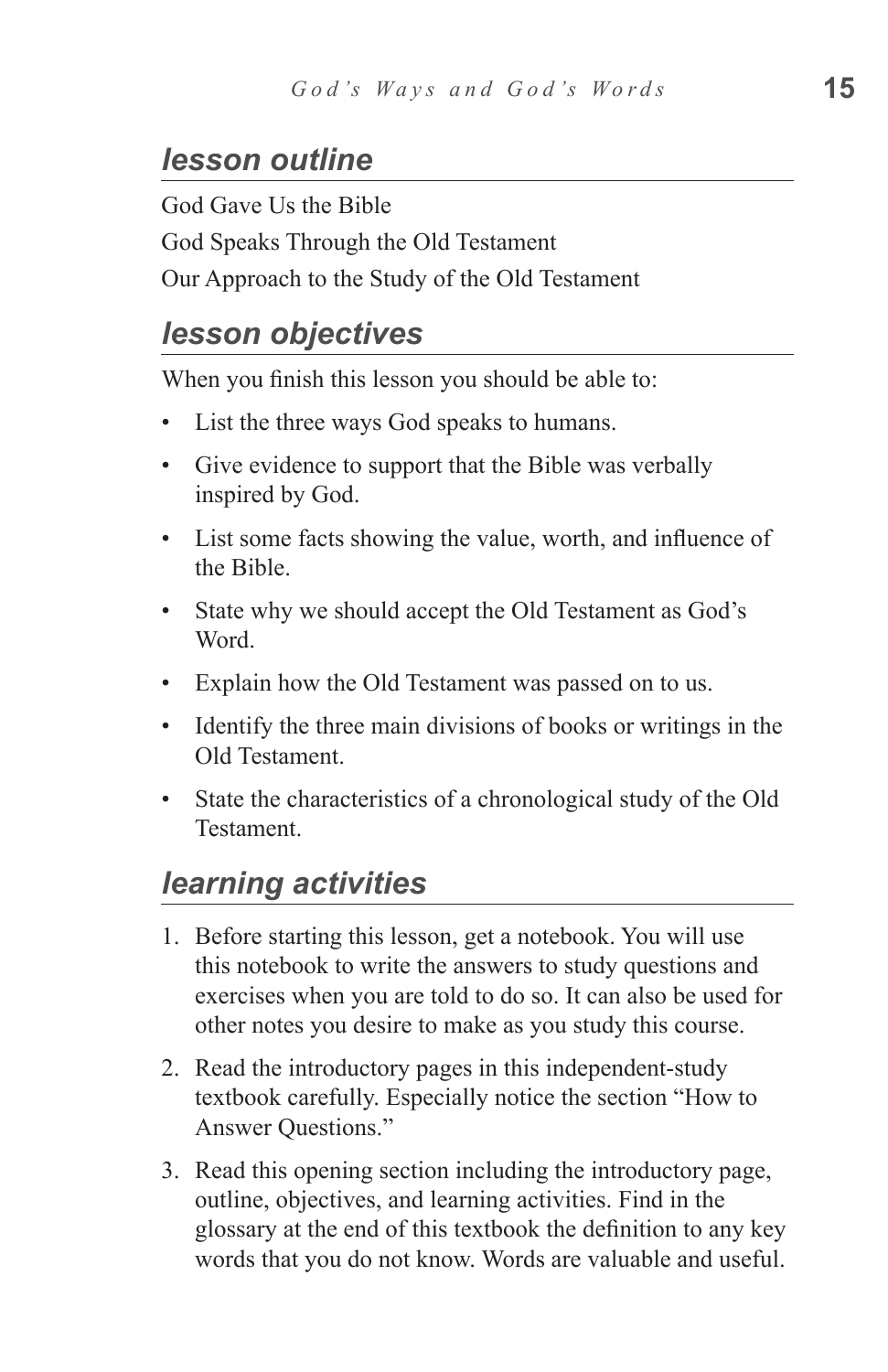They help you express your ideas and understand the ideas of others.

- 4. Carefully read the lesson development, answering each study question as you come to it. As soon as you have answered a question, compare your answer with the one given at the end of the lesson. Then correct your own answer if necessary.
- 5. Find and read each Scripture referred to in the lesson development as soon as you come to it.
- 6. When you have completed the lesson, review it. Then answer the questions in the self-test. Check your answers carefully. Review any items you answered incorrectly and learn the correct answers.

#### *key words*

| A.D.<br>Aramaic<br>chronological<br>Greek<br>Hebrew<br>history<br>inspiration | literature<br>manuscript<br>Masoretes<br>poetry<br>prophecy<br>revelation<br>Septuagint | theme<br>translation<br>ultimate<br>vellum<br>verbal |  |
|-------------------------------------------------------------------------------|-----------------------------------------------------------------------------------------|------------------------------------------------------|--|
|-------------------------------------------------------------------------------|-----------------------------------------------------------------------------------------|------------------------------------------------------|--|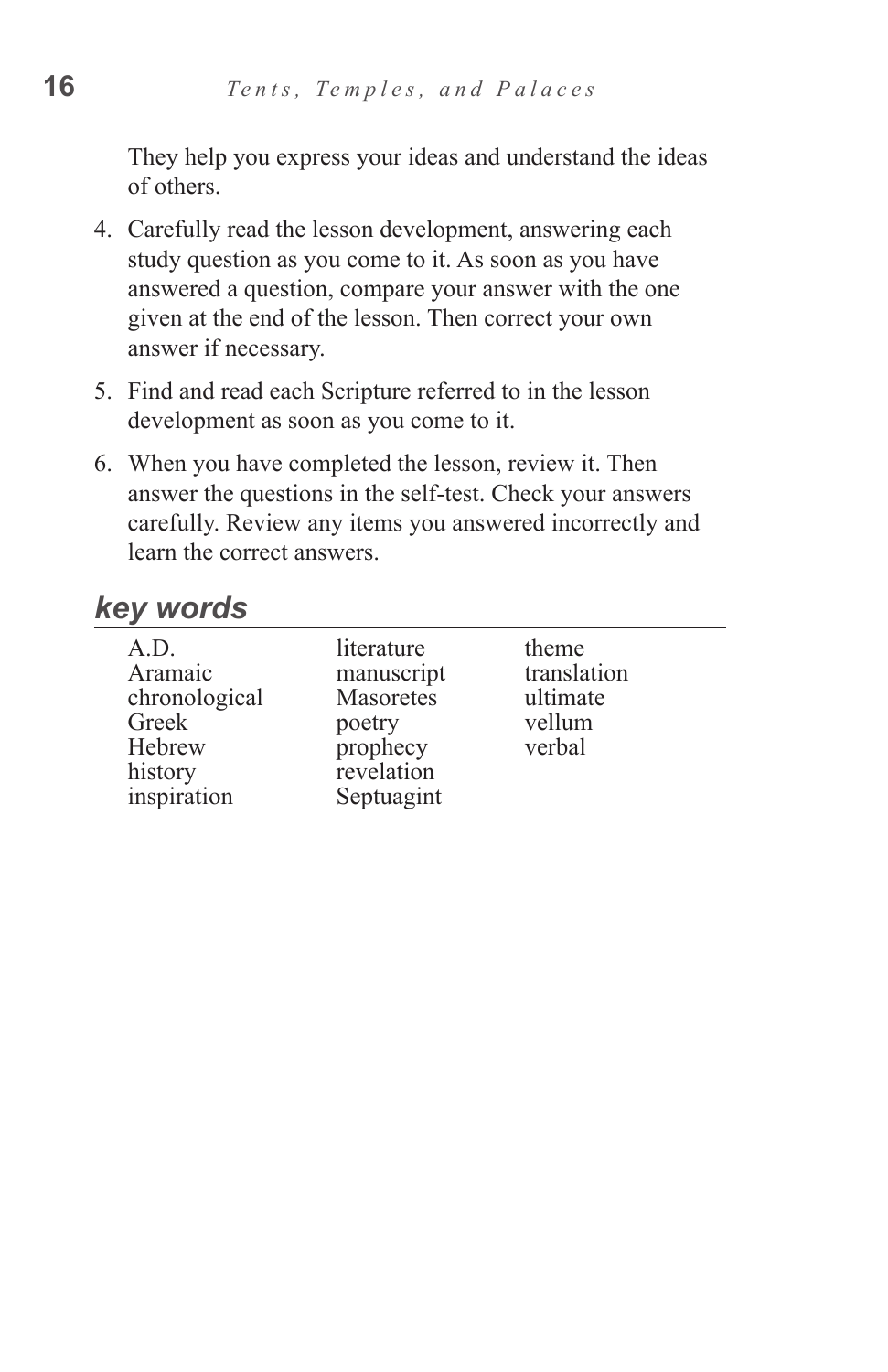# *lesson development*

# **God Gave Us the Bible**

There are many important things about ourselves that others must tell us. The answers to the questions "Who am I?", "Who are my parents?", and "Where was I born?" cannot just be imagined! In the same way the Bible, God's message to us, deals with the important, ultimate questions about God: What is God like? What has God done in the past and why? And above all, what relationship is there between God and humans? The Bible answers these questions since it is the words and revelation of God himself, the Creator and Redeemer.

# The Bible Is God's Message to Us

**Objective 1.** *List the three ways God speaks to humans.*

God created humans for fellowship with himself. He speaks to us in distinct ways through the voice of nature or creation, and that voice is heard plainly every day (Psalm 19). The apostle Paul affirms that God's eternal power and divine nature are plainly seen in creation (Romans 1:20).

The second way by which God speaks to us is through the Bible, His written Word. The written word has only one theme: the history of God's plan for the redemption of humanity from sin through His son, Jesus Christ.

In the Bible, Jesus Christ is often referred to as the living word of God (John 1:1–18). Therefore, Jesus is the third distinct way in which God has spoken to us (Hebrews 1:2).

# *Application*

**1** Read John 1:1–2, 14 and Revelation 19:13. By what name is Jesus Christ revealed and identified in these verses?

. . . . . . . . . . . . . . . . . . . . . . . . . . . . . . . . . . . . . . . . . . . . . . . . . . .

**2** In your notebook, list the three different ways God speaks to us.

= 11 1 1 1 =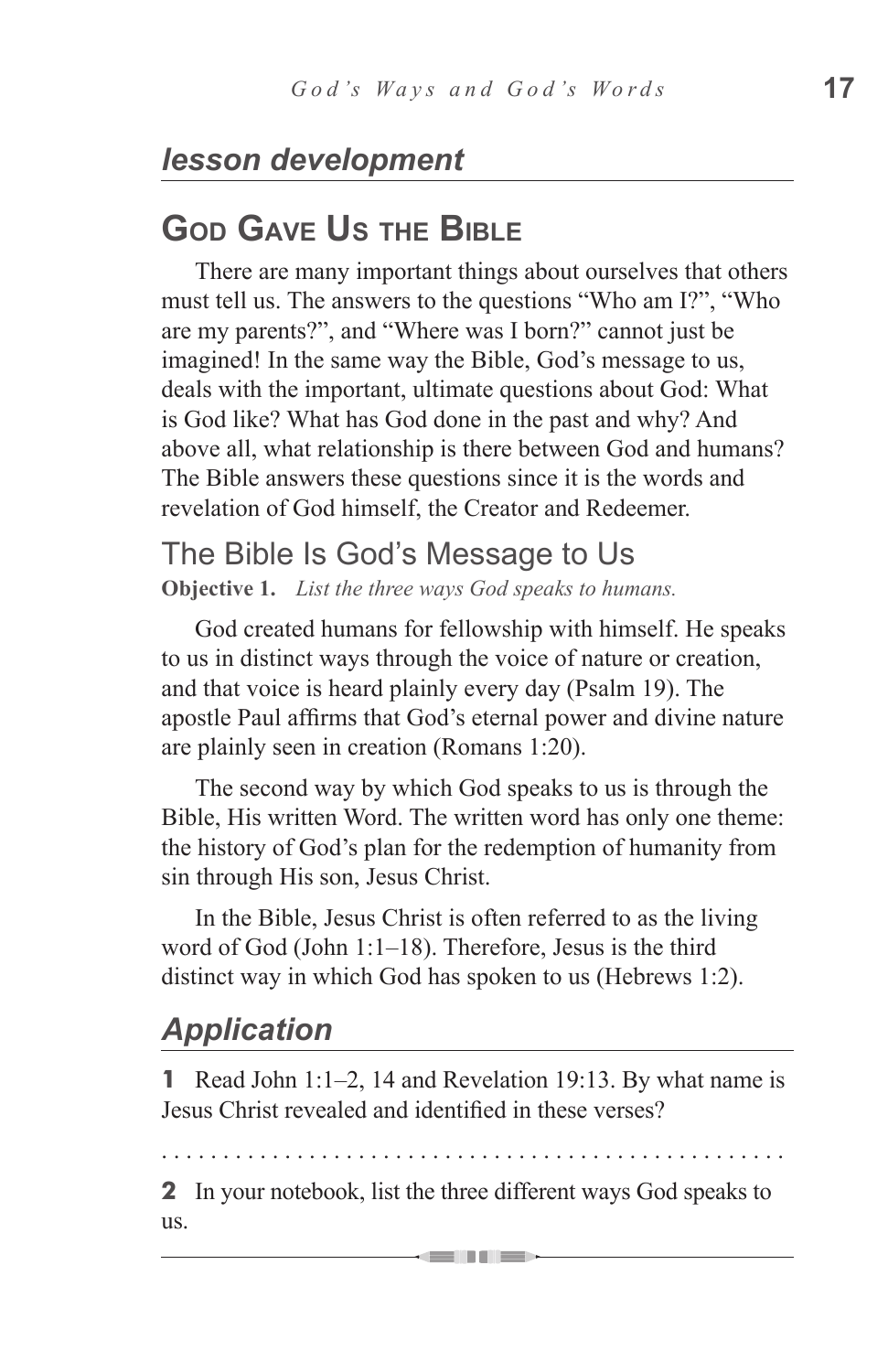#### The Bible Was Inspired by God

**Objective 2.** *Give evidence to support that the Bible was verbally inspired by God.*

The name Bible comes from the Greek word biblia which means "many books." The Bible was written by more than 40 authors in many lands over a period of 1400 to 1600 years. The 66 books contained in the Bible were written in several languages and under widely differing circumstances. Yet the Bible is one great book with one great theme. The fact that all these different writings have only one main message is proof that the Bible has its source in God, not in man. Its very existence testifies to this fact. It is a book distinct from all others.

According to 2 Timothy 3:16–17, the Bible was inspired by God. In the language in which they were first written, the words inspired by God actually mean "breathed by God"—His very life. When believers speak of the verbal inspiration of the Bible, they mean that every word of it is God-breathed and is not merely a man's effort to express important truths.

It is true that God miraculously allowed the individual nature of each writer to shine through his writings. Moses, Isaiah, and Samuel, who wrote several of the Old Testament books, were not simply secretaries to whom God dictated His message. Their own personalities are revealed in their writings.

But overall, a sovereign God directed each word in the Scripture. Thus the Bible gives us God's own inspired message. The Bible not only contains the word of God; it is the Word of God. More than 2,000 times in the Old Testament the words the Lord says or similar ones are used (see Exodus 10:3, 11:4, Joshua 24:2, and 2 Samuel 24:12). No other book makes such claims.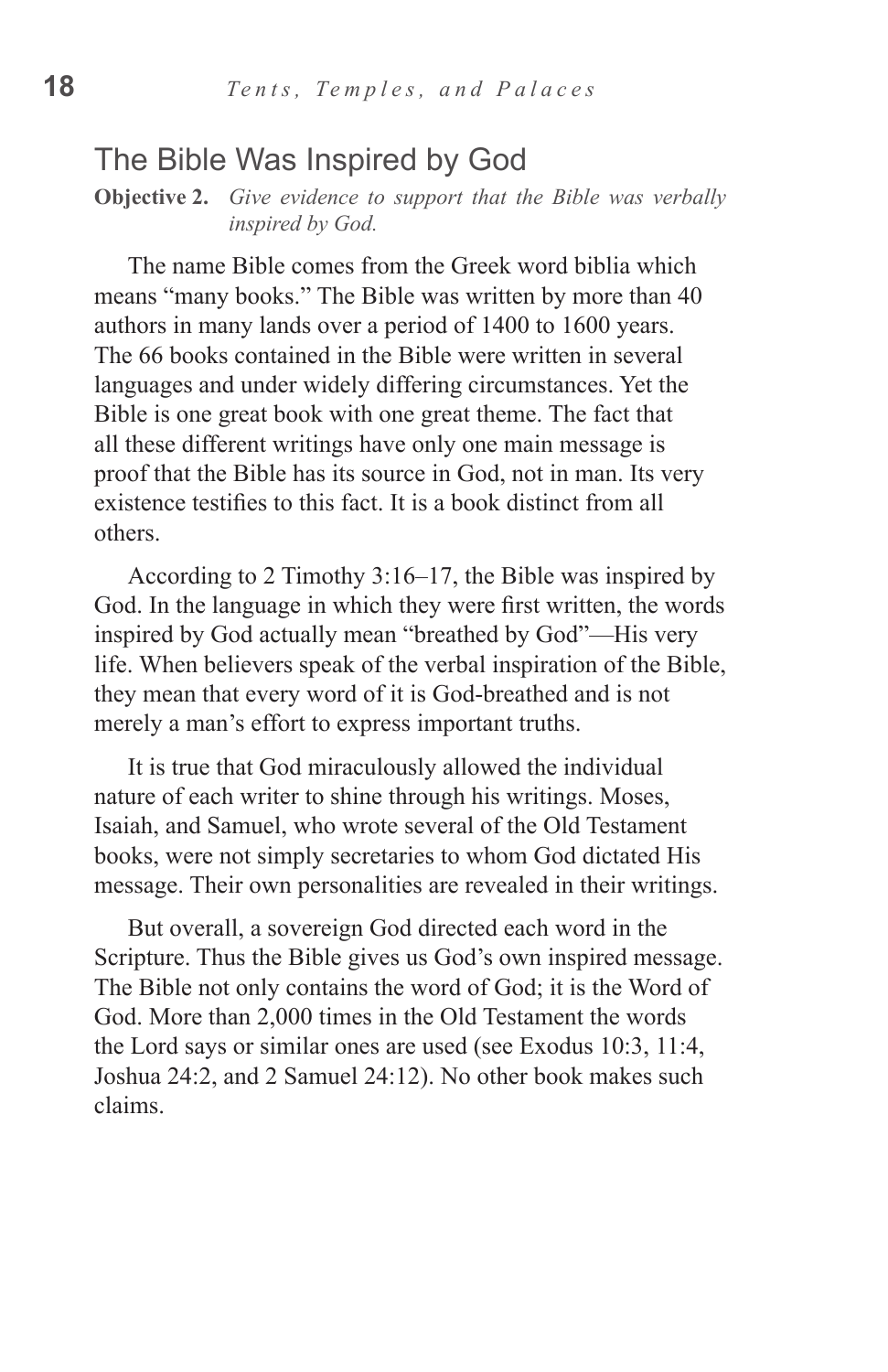# *Application*

**3** Circle the letter in front of each statement which is in harmony with the verbal inspiration of the Bible.

- **a)** Though all of the words of the Bible were inspired by God, He allowed the writers to use their own style.
- **b**) Some parts of the Bible were written under more inspiration than others.
- **c)** God chose the thoughts for the Bible writers to express but He did not inspire the words they used.
- **d)** The Bible contains the best thoughts of man expressed in a beautiful and inspiring way.

<u>s in Tis</u>

#### The Bible Has Great Value and Worth

**Objective 3.** *List some facts showing the value, worth, and influence of the Bible.*

The first part of the Bible was written more than 3,000 years ago and the last part over 2,000 years ago. Although it was not the first book to be written, it was the first book to be printed when the printing press was invented in 1450 A.D. Now millions of copies are printed each year. Some parts of the Bible have been translated into 2,300 languages, and the whole Bible has been translated into over 300 languages.

The Bible has influenced writers, artists, musicians, and politicians all over the world. They have painted pictures of the events it describes. They have written songs and poems on its themes. They have made laws and changed their societies to conform to the ideals it presents. A great university president once said, "I thoroughly believe in a university education for both men and women; but I believe a knowledge of the Bible without a college course is more valuable than a college course without the Bible."

William Tyndale gave his life so that people in his country of England could read the Bible in their own language. He began to translate the Bible into English in the year 1525. In 1536, with his task incomplete, he was condemned to die for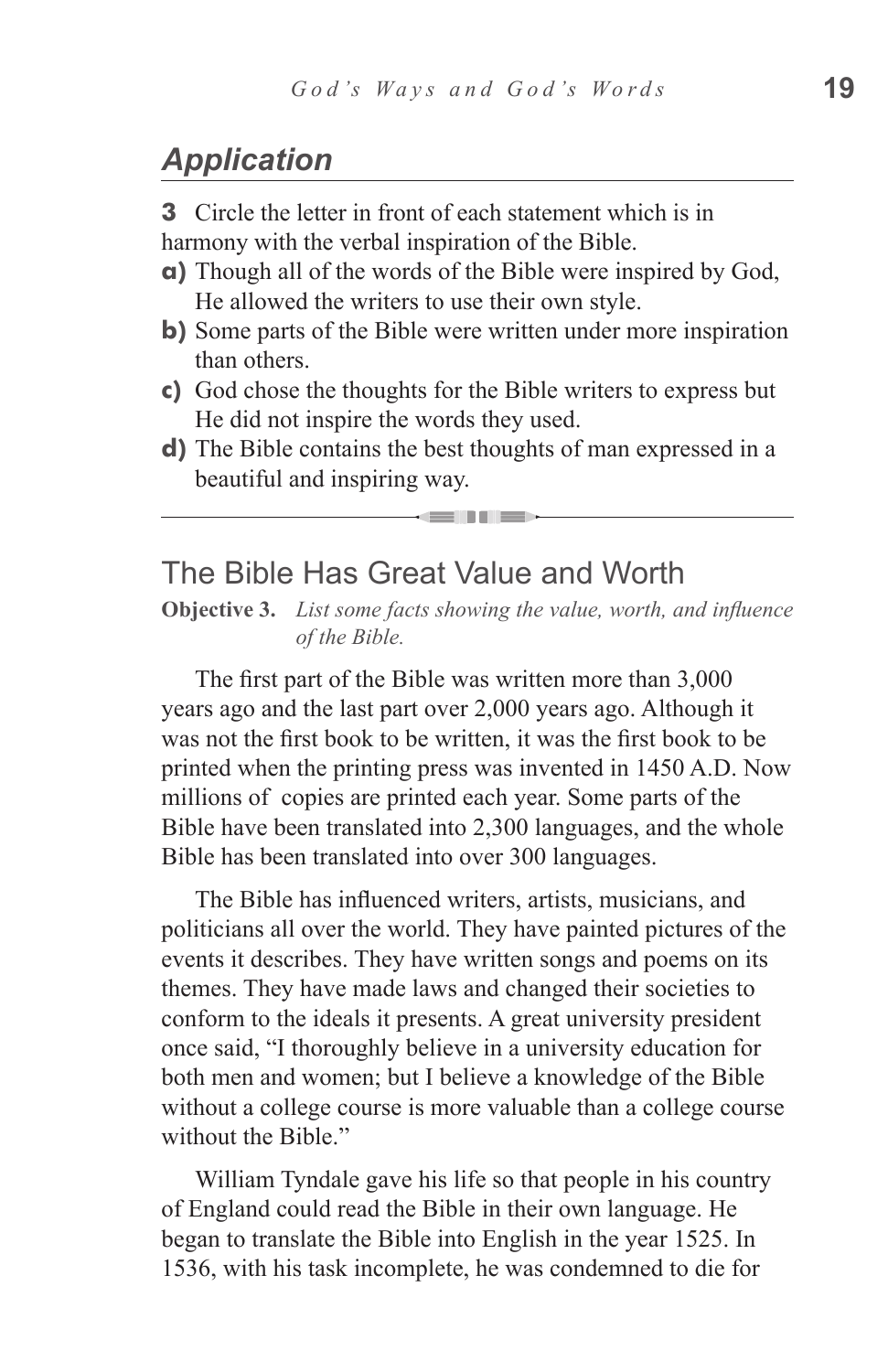translating the Bible. As he was being burned to death in flames of fire he prayed aloud: "Lord, open the King of England's eyes." What a price Tyndale paid to give the Bible to others!

#### *Application*

**4** In your notebook, list three facts which show the value, worth, and influence of the Bible.

# **God Speaks Through the Old Testament**

= III II =

#### The Old Testament Is God's Word

**Objective 4.** *State why we should accept the Old Testament as God's Word.*

You might ask, "Do we have good reason for accepting the Old Testament as the Word of God? One simple way of answering that question with a yes is to point out that Jesus Christ, our Lord and ultimate authority, quoted extensively from it, even validating the use of individual words. Jesus also spoke of and believed in famous Old Testament figures like Adam and Eve, Noah, and Jonah who are routinely dismissed by liberal scholars as mythical. The apostles and other New Testament writers quoted widely from the Old Testament too.

These facts show us that Jesus and the writers of the New Testament valued the Old Testament and recognized its authority. In the Bible, the Old Testament is often referred to as "the Scriptures" and "the Law"—meaning the commandments that God gave to His people. When we find these terms in the New Testament, then, we can usually take them to mean what we call the Old Testament. Today we use the term "Scriptures" also, but our meaning includes the whole Bible or specific verses or portions of it. It is important to keep these different usages in mind when studying and reading the Bible.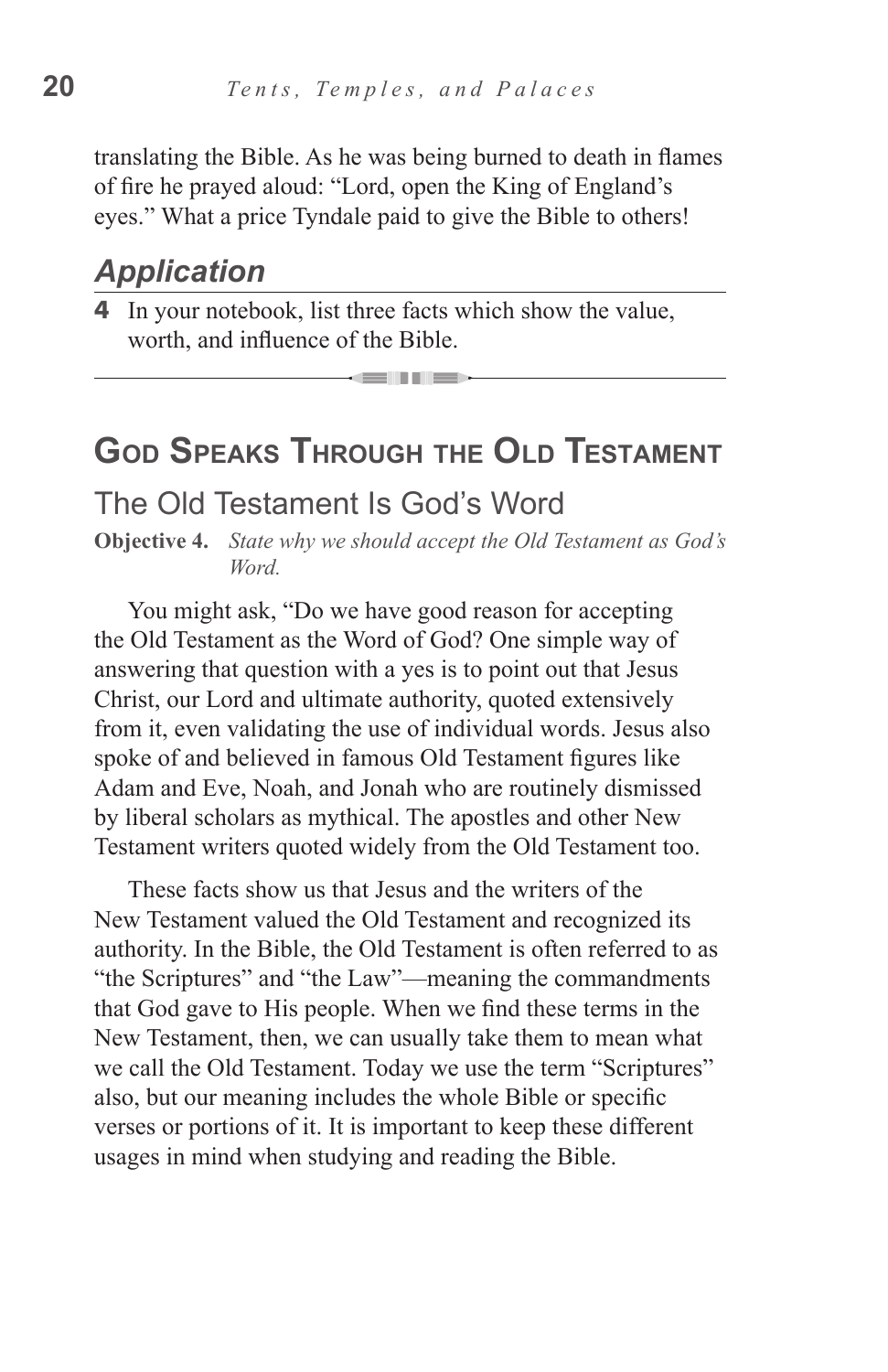# *Application*

**5** In your notebook, write a short description of what each Scripture listed below tells about the Old Testament or how it was used. **a)** Matthew 22:29, 43–45

- **b)** Luke 24:25–27
- **c)** John 10:34–35
- **d)** 2 Timothy 3:16
- **e)** 2 Peter 1:20–21

The Old Testament tells many historical facts about the Jewish nation. But it is more than just history. It is a sacred history that tells of God's revealing himself to us. The Old Testament shows how God worked with the nation of Israel. However, God is not only the God of Israel but also the supreme ruler of all people everywhere. The following truth is very important: The basic theme of the Old Testament is God revealing His nature to humankind through mighty acts and prophetic words.

The written record of the Old Testament as it was received by Jews and Christians was considered to be a divine-human product, free of error. What is more, it contains truth for the entire human race.

#### *Application*

**6** Read 1 Thessalonians 2:13. Notice that Paul gives thanks to God for the Thessalonians because they accepted the message as God's message, not man's. What attitude does this suggest that we should have towards the Old Testament?

**7** Circle the letter of each statement that gives a reason why we should accept the Old Testament as God's message. (Note: all of the statements are true, but not all of them give reasons.)

- **a)** It tells us many historical facts.
- **b**) The writings of many different men are contained in it.
- **c)** Jesus said that its words are true forever.
- **d)** None of it came simply by the will of man.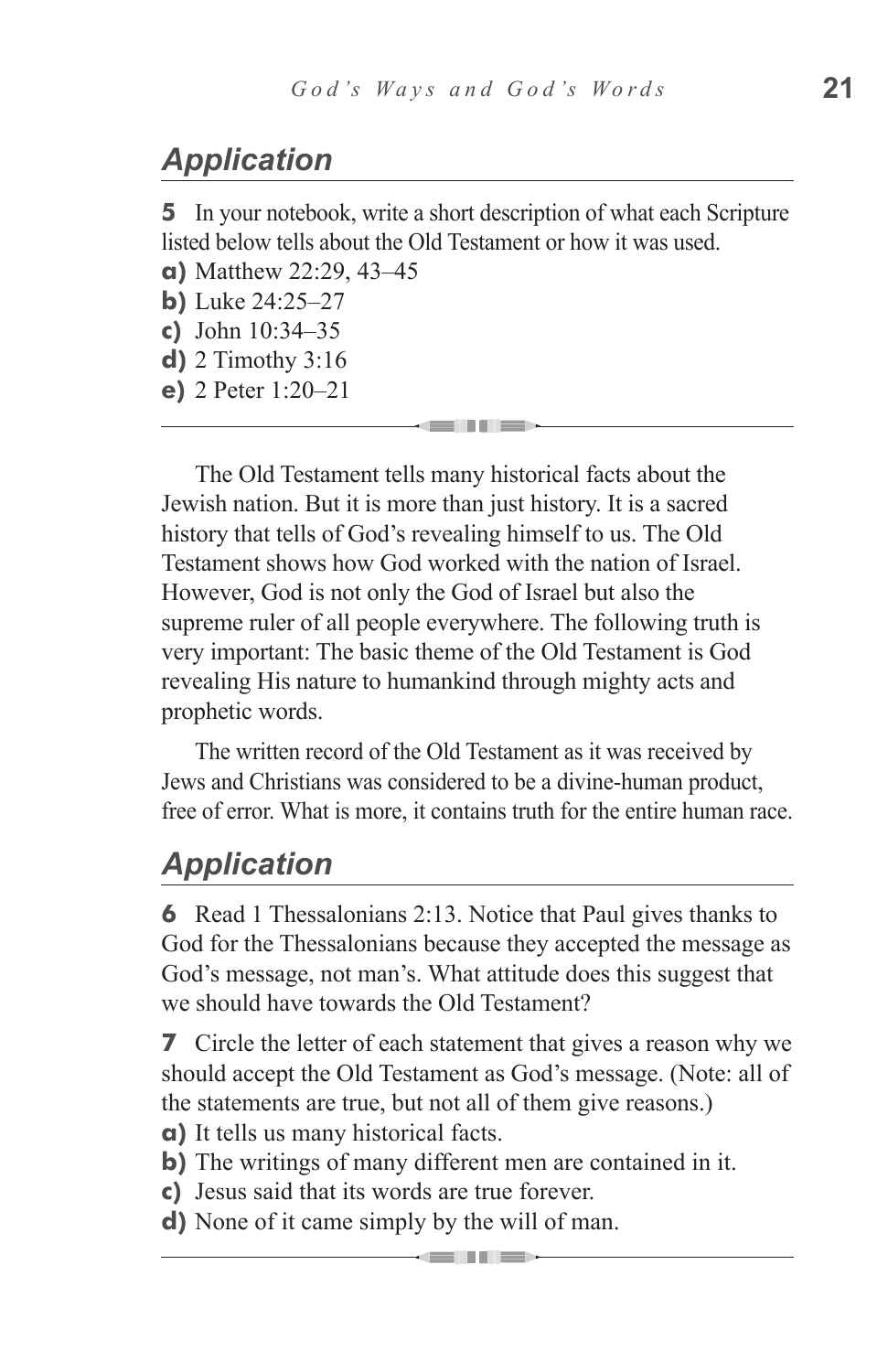#### We Can Rely on the Old Testament **Objective 5.** *Explain how the Old Testament was passed on to us.*

From earliest times God has caused men to keep a written account of His words and revelations. The kings of Israel were to have a copy of His law (Deuteronomy 17:18–19). Most of the Old Testament is written in Hebrew, the language spoken by the people of Israel until about 500 years before Christ. At that time Aramaic became the common language of Palestine and the surrounding countries. A small portion of the Old Testament was written in Aramaic (Ezra 4:8–6:18; 7:12–20; Jeremiah 10:11; and Daniel 2:4–7:28).

The material on which the Old Testament was written was called vellum. Skins of animals were used to prepare this substance. A piece of vellum on which the Scriptures were written usually measured about 10 inches in width and 30 feet in length. These strips were rolled up to form what is called a scroll. When a scroll became worn out through use, a particular group of scholars called Masoretes copied the texts onto a new scroll with great care. The old scroll usually was destroyed. We have manuscripts of this type from around 900 A.D.

However, the discovery of some much earlier manuscripts from around 70 A.D. was made in 1947 at a place called Qumran near the Dead Sea. These manuscripts are called the "Dead Sea Scrolls." They show that the Old Testament which we have received has been faithfully passed on to us. It deserves our wholehearted trust and acceptance!

Many translations of the Old Testament have been made. In the last centuries before Christ, Jewish scholars made a translation into Greek. Tradition says there were 72 translators. Thus the title *Septuagint*, a Greek word meaning seventy, was given to this translation. This made it possible for many more people to read the Old Testament. Along with the Hebrew Old Testament, the Septuagint was used during the time of Jesus' earthly ministry.

In the latter part of the 4th century A.D. a translation was made into Latin by a scholar named Jerome. Then in the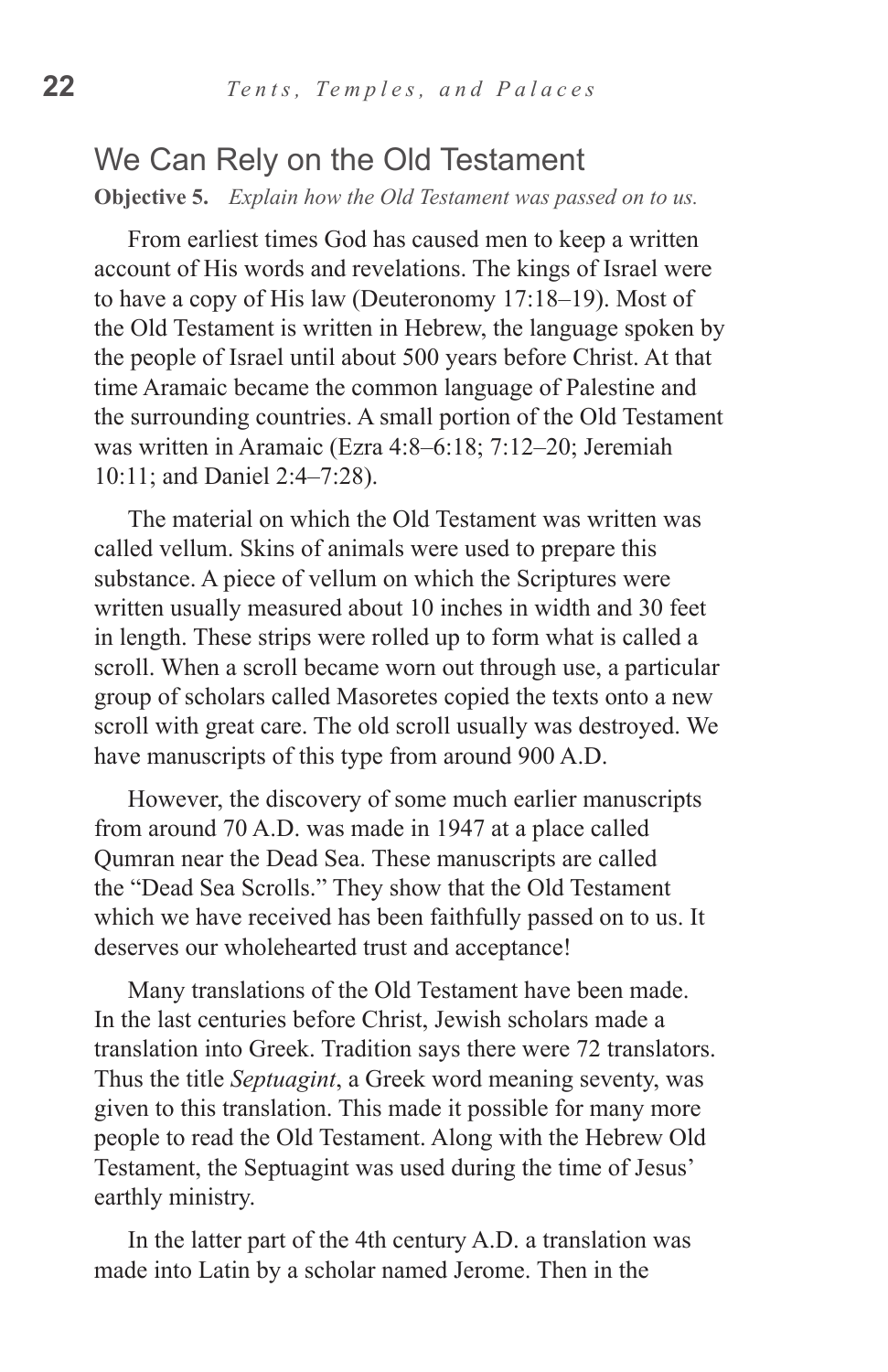14th and 15th centuries several other translations appeared in German, French, Italian, and English. After the time of William Tyndale, the famous "authorized" or King James Version appeared in 1611. In our day, many other translations have been made. The Bible is now available in the languages of people who live all over the world.

# *Application*

**8** Which sentences correctly describe how the Old Testament was passed on to us?

- **a)** The first translation of the Old Testament into a language other than Hebrew was made in the 4th century A.D. English versions today are copies of this translation.
- **b**) The Old Testament was first written on vellum scrolls in the days of Jesus' earthly ministry. The copies that we have today were made from the Septuagint, a Greek version.
- **c)** From earliest times God's words and revelations were recorded in writing. These writings were faithfully preserved, copied, and passed down to us by faithful scholars.

#### The Old Testament Is a Personal Message to Us

Abraham was the great man of faith who was the father of the nation of Israel. But he was the father of not just that nation. According to Romans 4:11, 16, and 24, believers today are his spiritual descendants. It is this fact which gives the Old Testament meaning to us. It is not only the revelation of God's ways and words, but also the story of our spiritual ancestors and forefathers. Although our circumstances today are different, the spiritual lessons they learned apply to our lives as well.

Hebrews 4:12 notes, "For the word of God is living and active. Sharper than any double-edged sword, it penetrates even to dividing soul and spirit, joints and marrow; it judges the thoughts and attitudes of the heart." Because the Old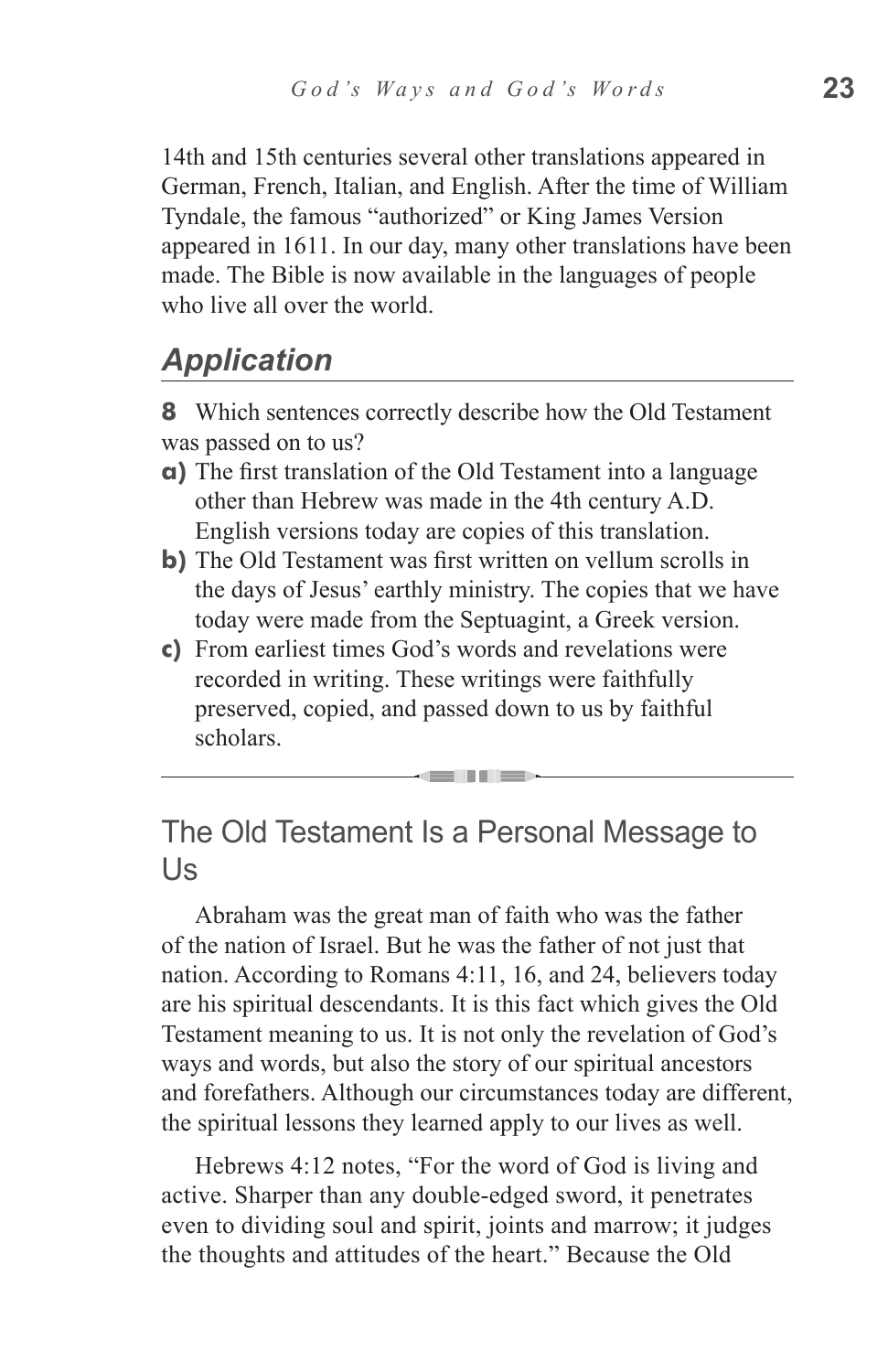Testament is the Word of God it gives us insight not only into His nature but also into ours. As we study the events it records we can discover many things about our own lives. Often we find ourselves in situations similar to the ones encountered by the men and women of the Old Testament. God can speak to us today through our study of their lives and the messages He had for them.

### *Application*

**9** In your notebook, describe two ways in which the Old Testament is a personal message to us.

# **Our Approach to the Study of the Old Testament**

<u>will</u> like

#### The Writings in the Old Testament

**Objective 6.** *Identify the three main divisions of books or writings in the Old Testament.*

Of the 66 books of the Bible, 39 make up the Old Testament. Further, the 39 books of the Old Testament can be divided into three groups. The first 17 books, Genesis through Esther, account for Israel's historical development as a nation until about 500 years before Christ came to earth. These are called the books of history.

The first five books of history were closely associated with the life and ministry of Moses, who led the Israelites out of Egypt: Genesis, Exodus, Leviticus, Numbers, and Deuteronomy. This group of books is often referred to as the Pentateuch, a Greek name meaning "five vessels."

Five books—Job, Psalms, Proverbs, Ecclesiastes, and the Song of Solomon—are called the books of poetry. They express the feelings, thoughts, and emotions of various people who lived during Israel's history. But they are not closely tied to particular events of it.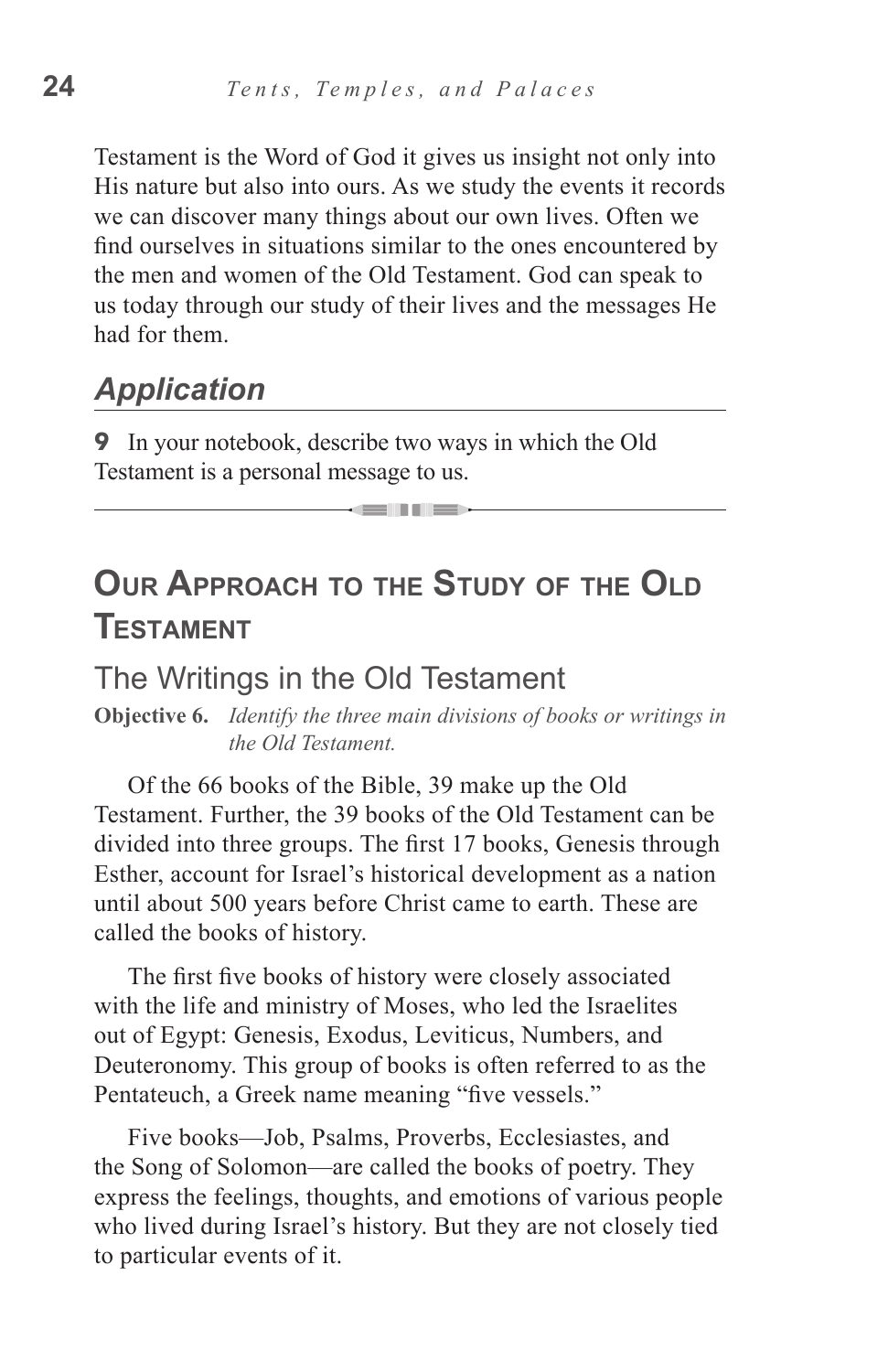The remaining 17 books are called the books of prophecy. God raised up prophets from time to time to declare His word. They had a message for their own generation, but they often spoke of future events also. Details in the historical books are the keys to a proper understanding of the message of the prophets. On the other hand, the words of the prophets help the reader to understand what is in the books of history. Chart 1 on the following page shows the arrangement of the Old Testament books in each of these three divisions.

# *Application*

**10**Match each verse (left side) to the division of the Old Testament whose type of content it best represents (right side).

|            | $\ldots$ <b>q</b> "I love the Lord, for he heard my voice;<br>he heard my cry for mercy" (Psalm<br>$116:1$ ).                                                      | 1) History<br>2) Poetry<br>3) Prophecy |
|------------|--------------------------------------------------------------------------------------------------------------------------------------------------------------------|----------------------------------------|
|            | <b>b</b> "Afterward, I will pour out my Spirit on<br>all people. Your sons and your daughters<br>will prophesy" (Joel 2:28).                                       |                                        |
| $\ldots$ C | "Josiah removed all the shrines at the<br>high places that the kings of Israel had<br>built" (2 Kings 23:19).                                                      |                                        |
|            | $\ldots$ d "On the tenth day of the first month,<br>the people went up from the Jordan and<br>camped at Gilgal on the eastern border of<br>Jericho" (Joshua 4:19). |                                        |
|            |                                                                                                                                                                    |                                        |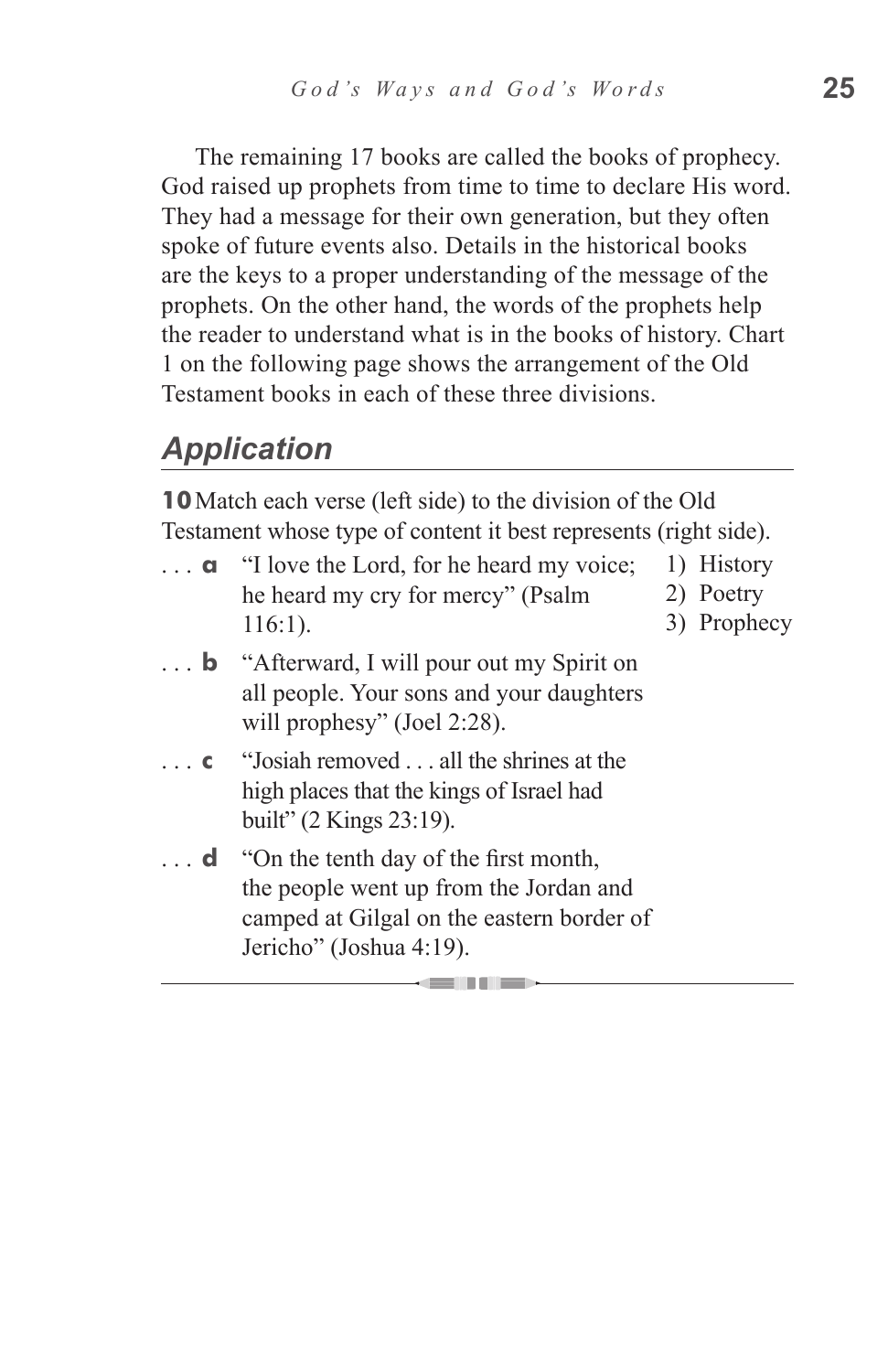| <b>CHART 1: THE DIVISIONS OF THE OLD TESTAMENT</b> |                 |               |  |  |  |
|----------------------------------------------------|-----------------|---------------|--|--|--|
| <b>History</b>                                     | <b>Poetry</b>   | Prophecy      |  |  |  |
| Genesis                                            | Job             | Isaiah        |  |  |  |
| Exodus                                             | Psalms          | Jeremiah      |  |  |  |
| Leviticus                                          | Proverbs        | I amentations |  |  |  |
| <b>Numbers</b>                                     | Ecclesiastes    | Ezekiel       |  |  |  |
| Deuteronomy                                        | Song of Solomon | Daniel        |  |  |  |
| Joshua                                             |                 | Hosea         |  |  |  |
| Judges                                             |                 | Joel          |  |  |  |
| Ruth                                               |                 | Amos          |  |  |  |
| 1 Samuel                                           |                 | Obadiah       |  |  |  |
| 2 Samuel                                           |                 | Jonah         |  |  |  |
| 1 Kings                                            |                 | Micah         |  |  |  |
| 2 Kings                                            |                 | Nahum         |  |  |  |
| 1 Chronicles                                       |                 | Habakkuk      |  |  |  |
| 2 Chronicles                                       |                 | Zephaniah     |  |  |  |
| Fzra                                               |                 | Haggai        |  |  |  |
| Nehemiah                                           |                 | Zechariah     |  |  |  |
| Esther                                             |                 | Malachi       |  |  |  |

Chronological Study of the Old Testament

**Objective 7.** *State the characteristics of a chronological study of the Old Testament.*

For the purpose of this Old Testament survey course we will study the books of history, poetry, and prophecy in what is called a chronological order. That is, the order of our study will follow the actual period of time each book is about. We will begin with the book that tells about the first or earliest events, and end with the book that tells about the last or latest events.

We have seen that the basic theme of the Old Testament is God's revelation of His nature through historical events. But these events, though they were guided by God, could not give us a revelation of His nature by themselves. So God raised up men not only to see those events but also to explain what they revealed about God. These men were the prophets. The seeing and telling of the revelation of God was the task of the prophet. For this course we will study the prophets along with the events they saw and spoke about. We will study the books of poetry along with the period of time during which they were probably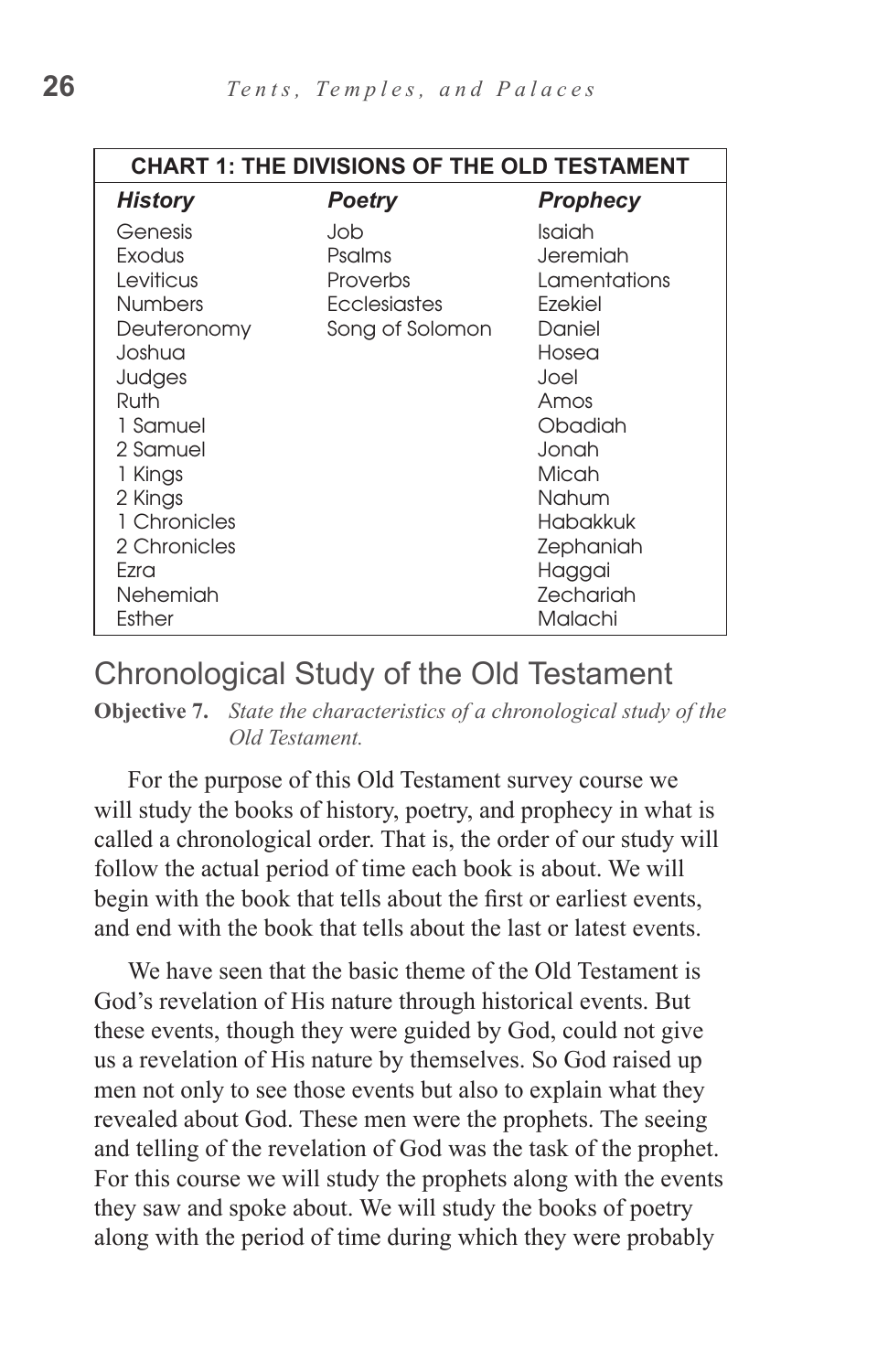written. Chart 2 shows the chronological order that we will follow in our study of the Old Testament.

| <b>CHART 2: CHRONOLOGICAL ORDER FOR OUR STUDY</b>                                                                              |                                                              |  |  |  |  |
|--------------------------------------------------------------------------------------------------------------------------------|--------------------------------------------------------------|--|--|--|--|
| UNIT 1; Lessons 2-4: History of the Beginnings                                                                                 |                                                              |  |  |  |  |
| <b>HISTORY</b>                                                                                                                 |                                                              |  |  |  |  |
| Genesis<br>(the Pentateuch)<br>Exodus<br>Leviticus<br><b>Numbers</b><br>Deuteronomy                                            |                                                              |  |  |  |  |
| UNIT 2; Lessons 5-8: Living in the Land                                                                                        |                                                              |  |  |  |  |
| <b>HISTORY</b>                                                                                                                 | <b>POETRY</b>                                                |  |  |  |  |
| Joshua<br>Judges<br>Ruth<br>1 Samuel<br>United Kingdom:<br>1 and 2 Samuel<br>1 and 2 Kings<br>1 and 2 Chronicles               | Job<br>Psalms<br>Proverbs<br>Ecclesiastes<br>Song of Solomon |  |  |  |  |
| <b>HISTORY</b>                                                                                                                 | <b>PROPHECY</b>                                              |  |  |  |  |
| Divided Kingdom:<br>1 Kings 11-12 Jonah<br>Isaiah<br>2 Kings<br>Hosea<br>Micah<br>2 Chronicles<br><b>Nahum</b><br>Amos<br>Joel | Jeremiah<br>Lamentations<br>Habakkuk<br>Zephaniah Obadiah    |  |  |  |  |
| <b>UNIT 3; Lessons 9-10: Destruction and Rebuilding</b>                                                                        |                                                              |  |  |  |  |
| Captivity:<br>2 Kings 17:4-18<br>Psalm 137<br>Esther<br>Restoration:<br>Ezra<br>Nehemiah                                       | Ezekiel<br>Daniel<br>Haggai<br>Zechariah<br>Malachi          |  |  |  |  |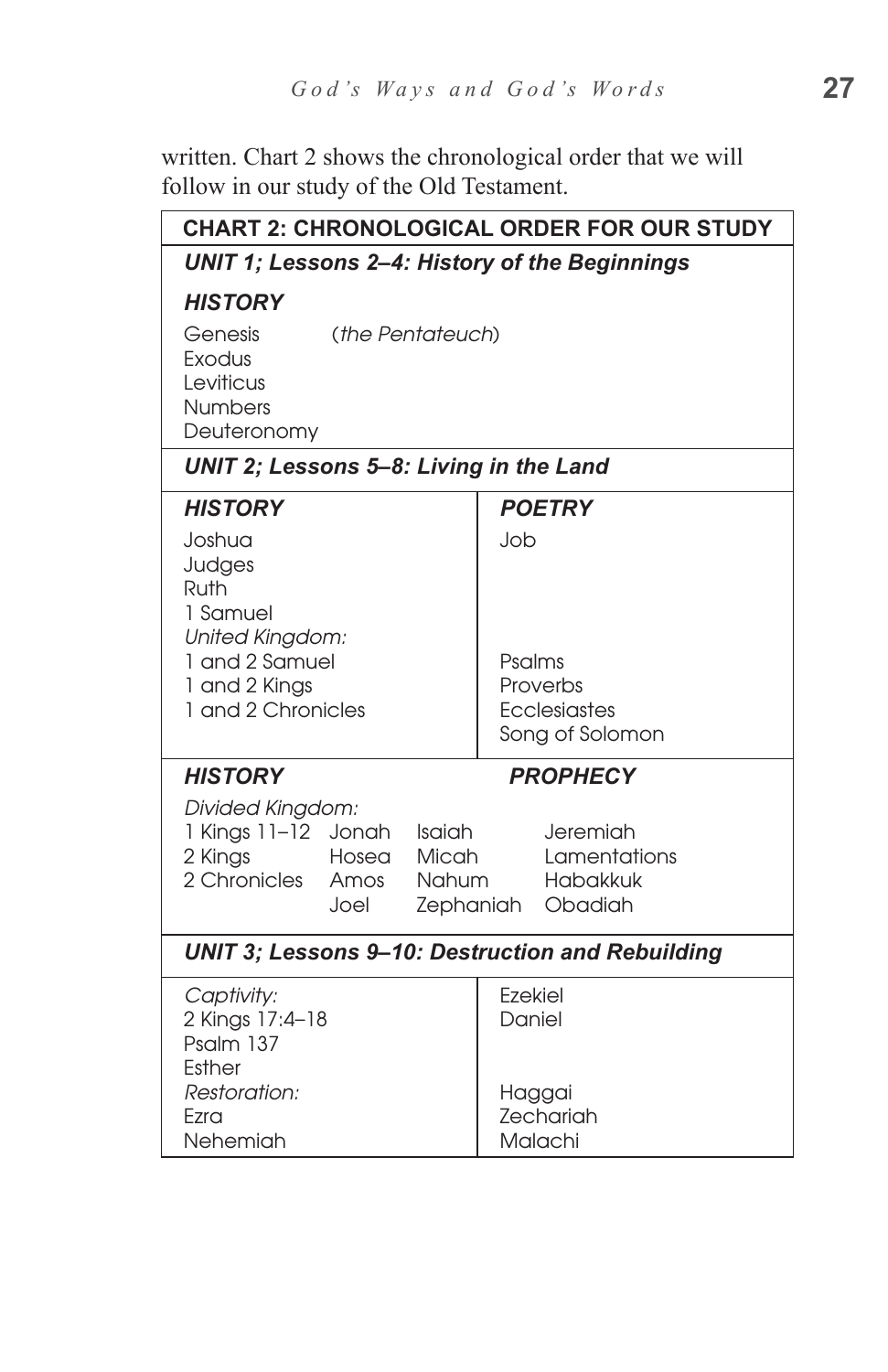#### *Application*

**11**Circle the letter in front of each statement which is TRUE about a chronological study of the Old Testament.

- **a)** All the books of prophecy are studied as a group before the books of history are studied.
- **b)** It is the time period which a book covers that is important in a chronological study.

all lex

**c)** The book of Amos is studied before the book of Daniel.

The words of Micah 4:2 provides a beautiful theme as we begin our study of the Old Testament: "Let us go up to the mountain of the LORD, to the house of the God of Jacob. He will teach us his ways, so that we may walk in his paths."

As you study the Old Testament, expect God to speak to you through it. It is a personal message for you!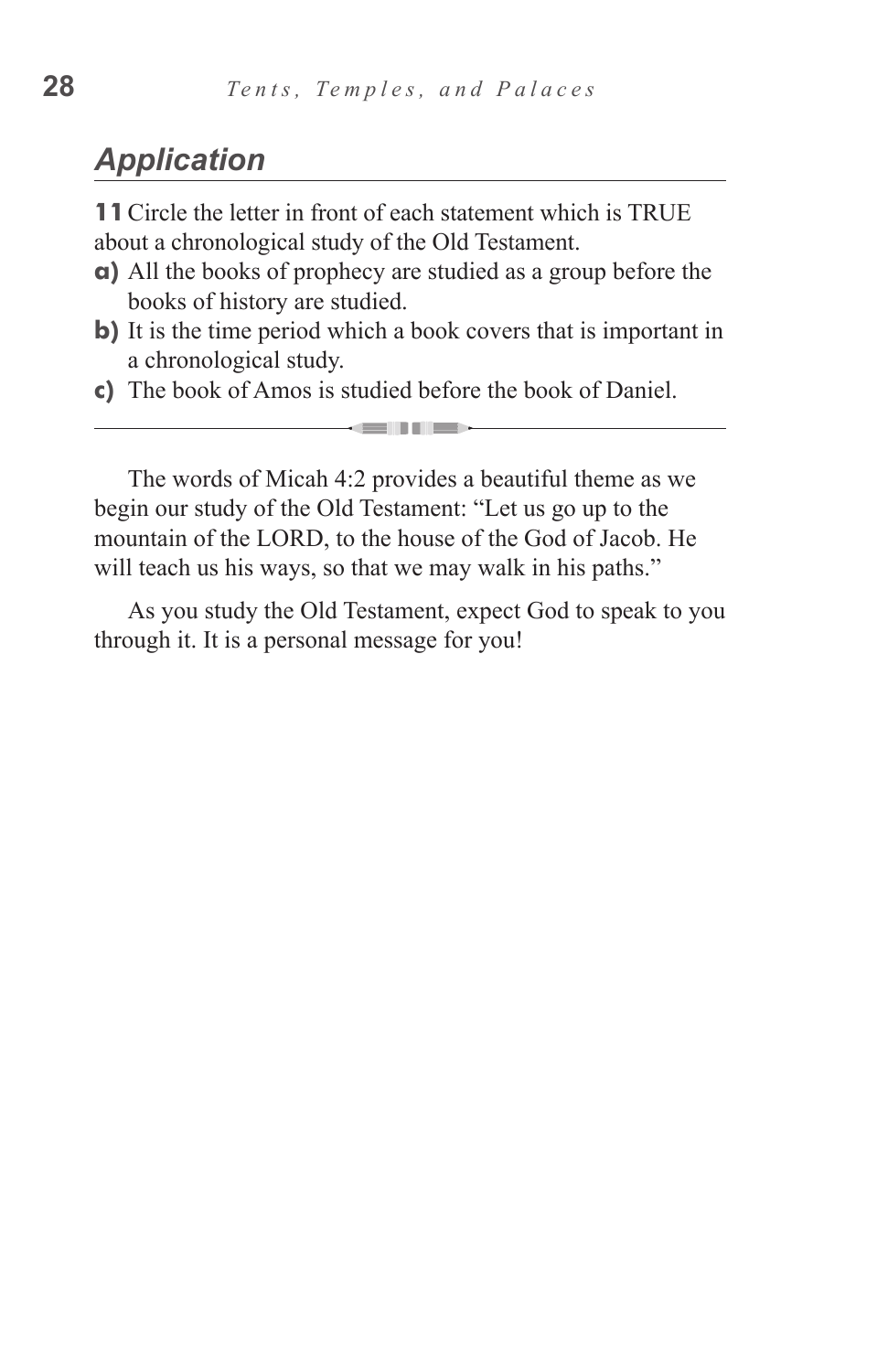### *self-test*

After you have reviewed this lesson, take the self-test. Then check your answers with those given in the back of the study guide. Review any questions answered incorrectly.

**1** An example of God speaking to us through the written word is the

- **a)** miracle Jesus performed when raising Lazarus from the dead.
- **b)** existence of many forms of life which show God's power.
- **c)** book of Psalms in the Bible.

**2** When we say that the Bible was inspired by God we mean that it was

- **a)** breathed by God.
- **b)** written by dynamic men.
- **c**) dictated word by word.
- **3** Because the Bible was verbally inspired by God
- **a)** all of the writers had the same style.
- **b**) human personalities are not seen in it.
- **c)** it is trustworthy and true throughout.
- **4** Circle the letter of each TRUE statement below.
- **a)** Because the Old Testament tells about the nation of Israel, it is of little interest to believers today.
- **b**) The men who wrote the Old Testament books of history were not as fully inspired as those who wrote the books of prophecy.
- **c)** Jesus and the writers of the New Testament accepted and relied on the Old Testament as God's Word.
- **d)** In the New Testament, the word "Scripture" usually has reference to the Old Testament.

**5** The writings of the Old Testament which are called the books of poetry have as their main subject the

- **a)** story of the sequence of events in the history of God's people.
- **b)** message God gave concerning present and future events.
- **c)** record of the emotions and feelings of God's people.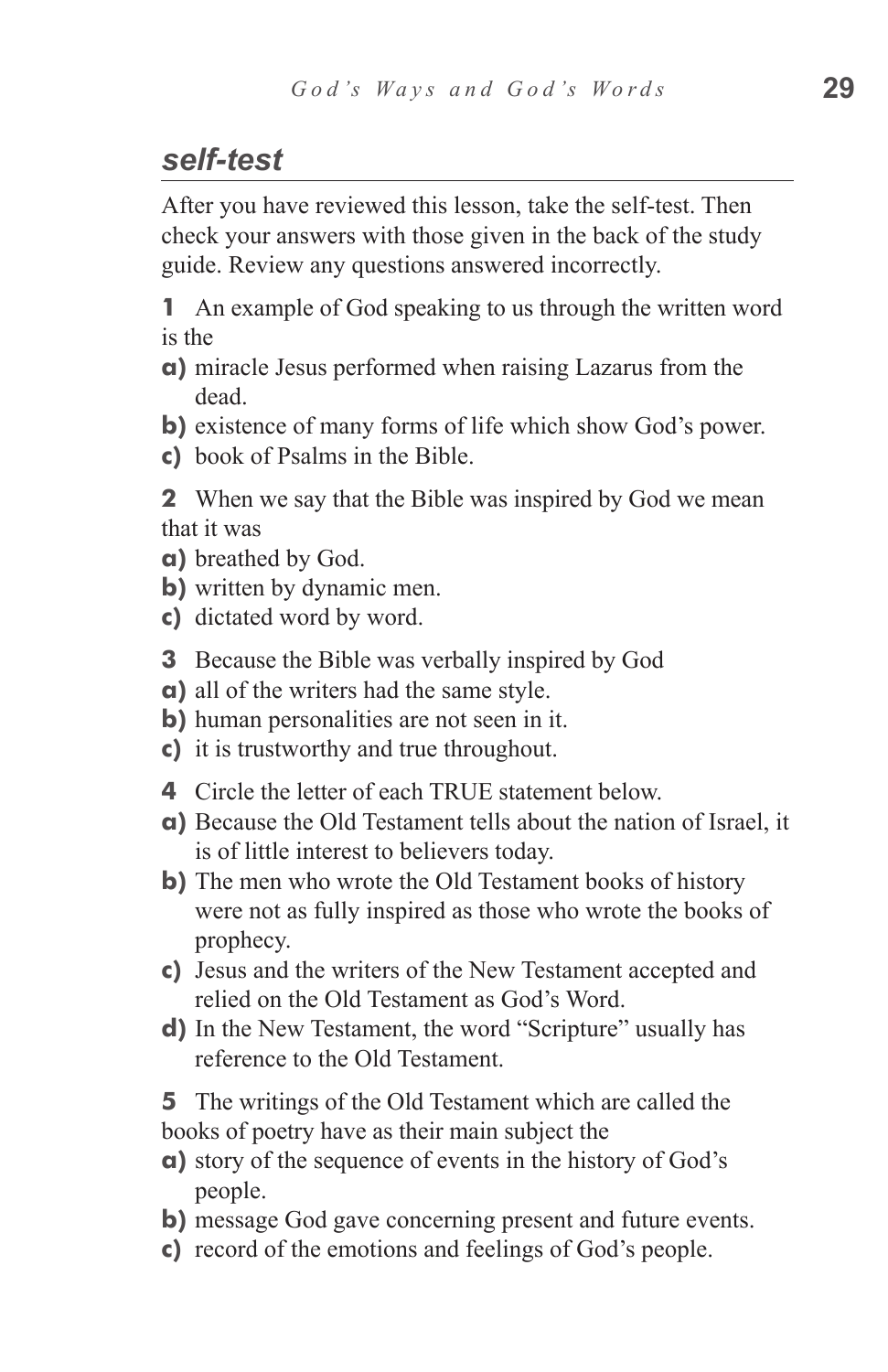**6** Suppose there are three books called Book A, Book B, and Book C. Read their descriptions given below and choose the one which would be studied first in a chronological study.

- **a)** Book A, which was written before books B and C
- **b**) Book B, which tells about events that happened before those described in both Book A and Book C
- **c)** Book C, which tells about events that happened after those described in Book B
- **7** Circle the letter in front of each fact which shows that the
- Old Testament was faithfully passed on to us.
- **a)** The Masoretes were careful scholars who made accurate copies of the Scriptures.
- **b)** The Septuagint was a Greek version used during the days when Jesus was on earth.
- **c)** The Dead Sea Scrolls from 70 A.D. agree with the Old Testament manuscripts from 900 A.D.
- **d)** Hebrew was spoken in Palestine until about 500 years before Christ.
- **8** Circle the letter in front of each statement which indicates that the Old Testament is a personal message to us.
- **a)** The Old Testament was written over a period of 1400–1600 years.
- **b)** Romans 4:11, 16, and 24 say that we are the spiritual descendants of Abraham.
- **c)** The Old Testament contains 37 books divided into the three divisions of history, poetry, and prophecy.
- **d)** The entire Bible, including the Old Testament, is the Word of God.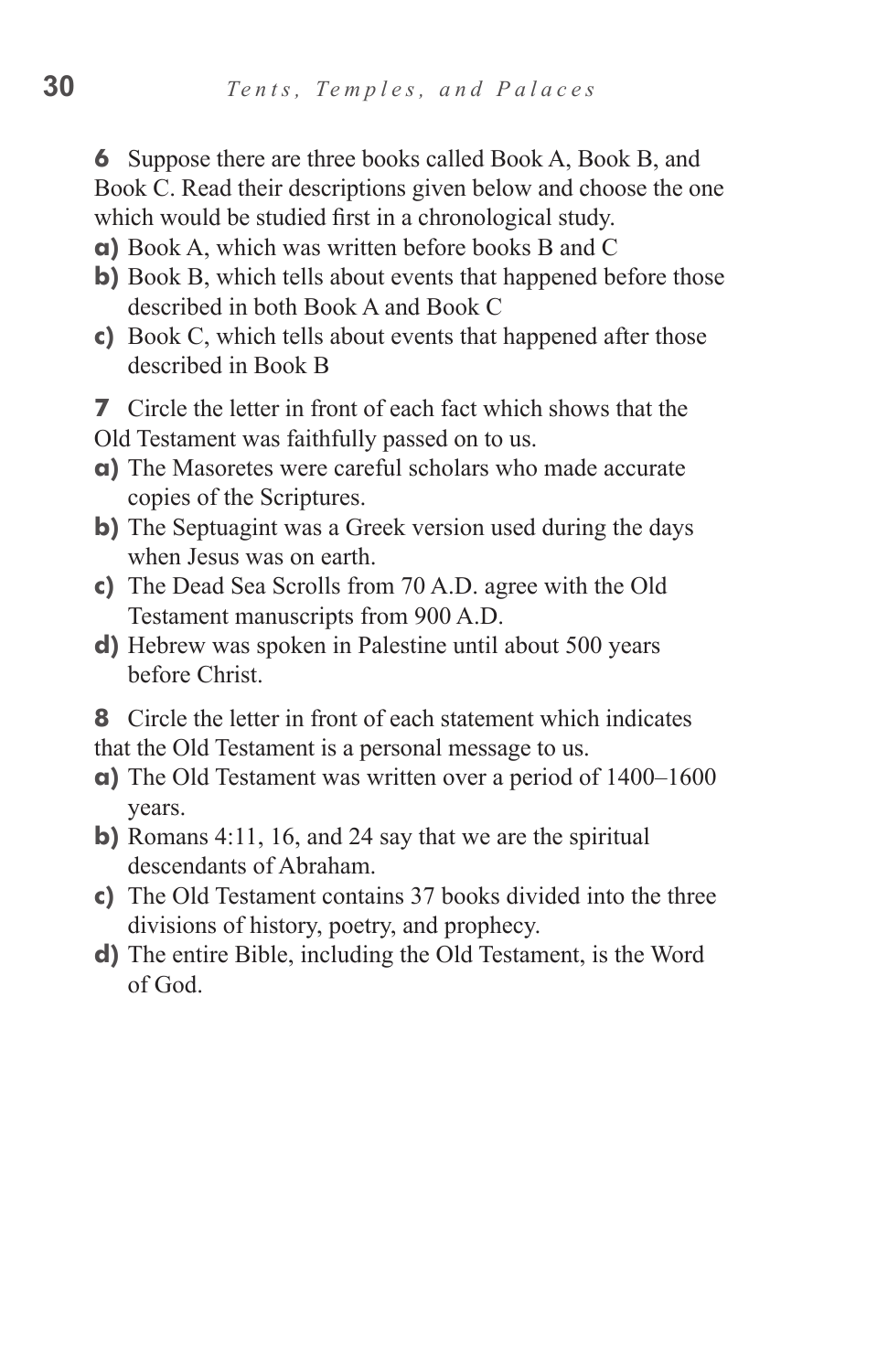#### *Answers To Study Questions*

Note: The answers to questions have been given in mixed order. This is done so that you will not see the answer to your next question until you have answered that question.

**1** He is called the "Word" and the "Word of God."

**7** c) Jesus said that its words are true forever. **d**) None of it came simply by the will of man.

**2** God speaks to us through a) nature or creation, b) His written word the Bible, and c) Jesus Christ.

- **8 c)** From earliest times God's words and revelations were recorded in writing. These writings were faithfully preserved, copied, and passed down to us by careful scholars.
- **3 a**) Though all of the words of the Bible were inspired by God, He allowed the writers to use their own style.

**9** The Old Testament is a personal message to us because: 1) It is the record of our own spiritual forefathers since we are Abraham's spiritual descendants; and 2) it is God's word and as such it gives us insight into our own hearts. (Your answer should be similar.)

**4** Your answer could list any of the facts given in the section, such as: it was the first book to be printed, parts of it have been translated into over 2,300 languages, it has had great influence on people's lives, and so forth.

- **10 a** 2) Poetry (Psalm 116:1)
	- **b** 3) Prophecy (Joel 2:28)
	- **c**  1) History (2 Kings 23:19)
	- **d** 1) History (Joshua 4:19)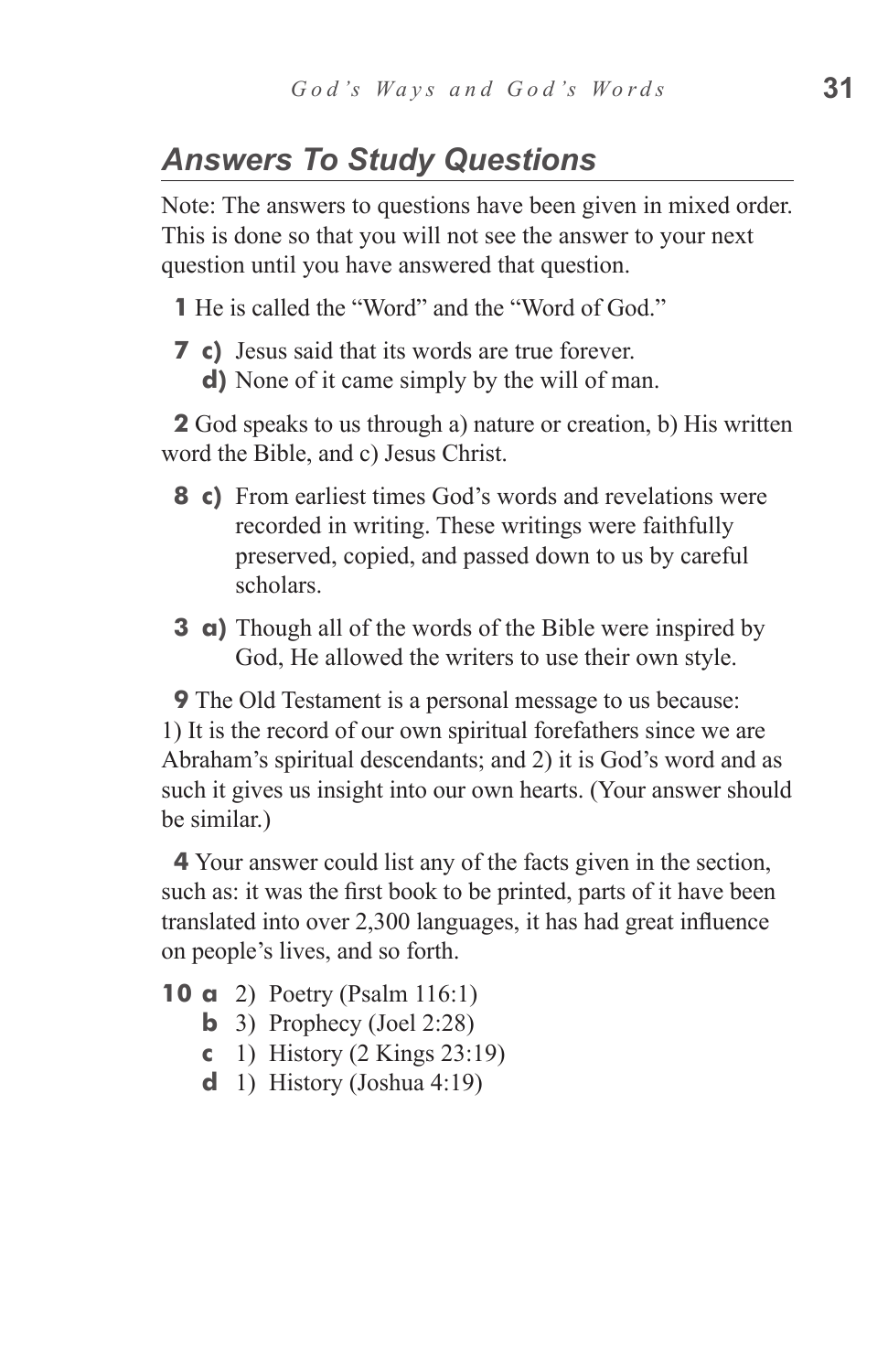- **5 a** Jesus said the Sadducees were wrong because they did not know the Scriptures. Jesus used the Scriptures in talking with the Pharisees.
	- **b** The Scriptures speak about Christ, for He explained what they said about Him.
	- **c**  What the Scriptures say is true forever.
	- **d** All Scripture is inspired by God.
	- **e** Scripture did not come just from man's will but from God by His Spirit.

(Your answers should be similar.)

**11 b)** and **c)** are true

**6** We should treat it with respect as God's message, not man's.